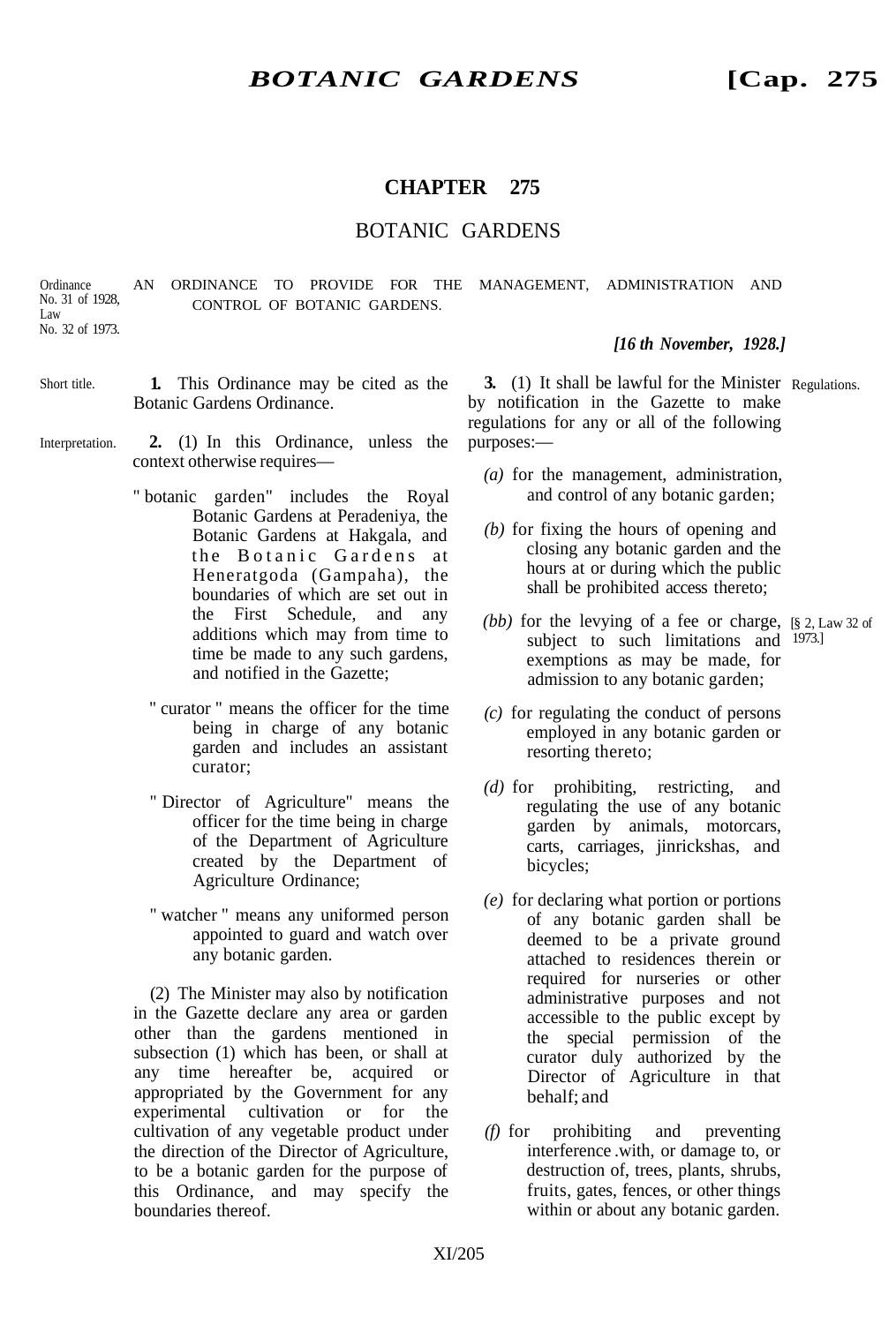(2) The regulations in the Second Schedule shall be deemed to have been made under this Ordinance, and may be amended, altered, or rescinded by regulations made under this Ordinance.

(3) All regulations made under this Ordinance shall be laid, as soon as conveniently may be, on the table of Parliament at two successive meetings of Parliament, and shall be brought before Parliament at the next subsequent meeting held thereafter by a motion that the said regulations shall not be disapproved, and if upon the introduction of any such motion, or upon any adjournment thereof, the said regulations are disapproved by Parliament, such regulations shall be deemed to be rescinded as from the date of such disapproval, but without prejudice to anything already done thereunder; and such regulations, if not so disapproved, shall continue to be of full force and effect. Every such disapproval shall be published in the Gazette.

(4) Copies of all regulations made or deemed to be made under this Ordinance, printed in Sinhala, Tamil and English, shall be kept posted at the main entrance of the botanic garden to which they apply, and in such other places in the garden as may be deemed necessary by the Director of Agriculture.

**4.** (1) Every person who contravenes any of the provisions of this Ordinance or of the regulations made or deemed to be made thereunder shall be guilty of an offence and shall upon summary conviction by a

Magistrate be liable to a fine not exceeding fifty rupees.

(2) Every person who is accused, in the presence of a curator or watcher, *oi* committing a breach of any of the regulations made or deemed to be made under this Ordinance shall on demand give his name and address to such curator or watcher.

(3) Every such person who refuses so to give his name and address, may be arrested by such curator or watcher in order that his name and address may be ascertained, and shall within twenty-four hours of his arrest, exclusive of the time necessary for the journey, be taken before the nearest Magistrate, unless in the meantime his name and address have been given by him, in which case such person shall be forthwith released on his executing a bond for his appearance before a Magistrate if so required.

5. Every curator or watcher shall, while Curators and performing any duty or exercising any watchers. power under this Ordinance or any regulation made or deemed to be made thereunder, be deemed to be a public servant within the meaning of the Penal Code.

**6.** Any information or charging an offence under this Ordinance may be given or made by a curator or by any other person generally or specially authorized thereto by the Director of Agriculture. complaint Procedure.

Penalty and powers of arrest.

### [Section 2 (1).] FIRST SCHEDULE

### I.—ROYAL BOTANIC GARDENS, PERADENIYA

(a) Boundaries of lots 1 to 6 and 8 in preliminary plan No. 7,604.

North by Medegehena claimed by L. Naidu, Gavaramadittahena claimed by D. Setuwa, Gallanakandahena claimed by G. P. Dingiri, Gallanakandahena claimed by I. Bodiya, Gallanakandahena claimed by W. Menika, Medagoda-arama claimed by I. Menika, Yamankamawatta claimed by A. Setuwa, Yamanahena claimed by Y. G. Pussemba, and Gallanakandahena claimed by P. D. Naina ;

East by Gallanakandahena claimed by P. D. Hawadia, Gallanakandahena claimed by Pallegama temple, Gallanakandahena claimed by H. G. Ukkuwa, Gallanakandahena claimed by P. M. Ukkuwa, Tittapathgeliawatta claimed by W. Bodiya and others, Tittapathgeliawatta claimed by W. Dingiriya, Kapuhena claimed by P. M. Horathala, Kapuhena claimed by P. M. Puncha, Kapuhena claimed by A. Puncha, Kapuhena claimed by K. Dingiriya, a masonry well and the Mahaweli-ganga;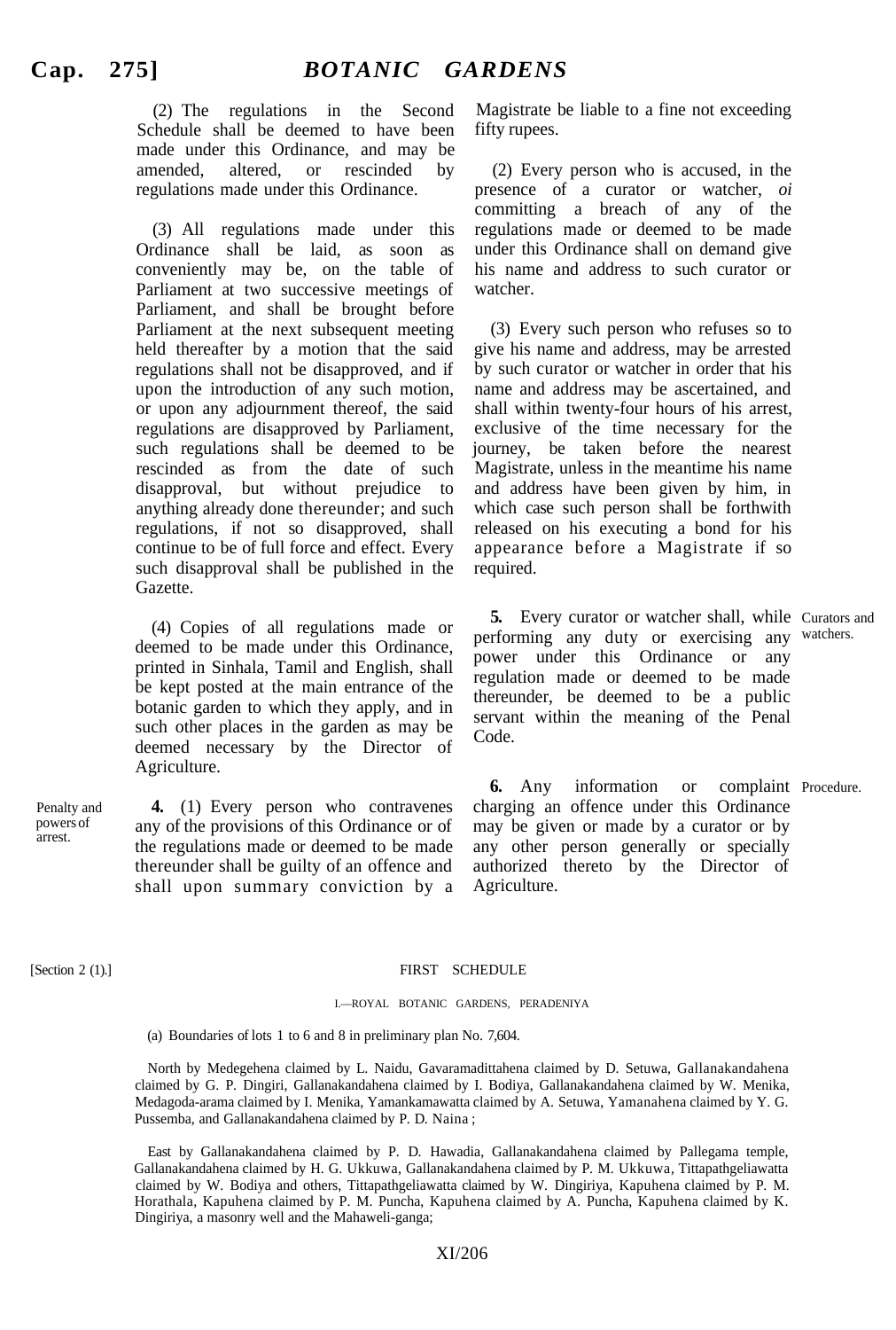South by the Mahaweli-ganga, a stream, and the road from Colombo to Kandy ; and

West by the Mahaweli-ganga, title plan No. 90,751, the road from Colombo to Gampola, Naradeniyewatta claimed by F. Appuhami, Kotikahambehena claimed by the Honourable Mr. Abdul Rahim, Gurudiahettahena *alias* Kenghindawatta claimed by V. M. David, Gurudiahettahena claimed by P. Hawadia and Hendrick Appu Bass, Gurudiahettakumbura claimed by D. J. Appuhamy, Nawakrewe estate claimed by D. J. Appuhamy, Gorakadeniyawattehena claimed by P. Philip, Gorakadeniyawatta claimed by Kalaheinia, lots 1 and 2 in preliminary plan No. 6,966, Rotupehilla-ela, a footpath, a Gansabhawa road, Gama-ela, Gangabaddakumbura claimed by T. Appuhami, Gangabaddakumbura claimed by Gannoruwa temple, Paraliyaddekumbura claimed by P. Pinhami, Paraliyaddakumbura claimed by A. M. Appuhami, Hirithalagollakumbura claimed by G. W. Banda, title plan No. 63,693, Hirithalogollawatta claimed by A. Ranmenika, Hirithalgolla claimed by A. Bandara Menika and others, Upasakagederawatta *alias* Deniyawatta claimed by R. M. Mudalihami, Gallanahena *alias* Kandewatta claimed by A. Mudiyanse and others, title plans Nos. 89,267 and 89,270, Mansamadehena claimed by V. A. Amolis and others, and Mudunehena claimed by M. Naidu and others.

*(b)* Boundaries of lot 7 in preliminary plan No. 7,604.

North by a Gansabhawa path;

East by lots 4 and 2 in preliminary plan No. 6,966;

South by lots 2 and 1 in preliminary plan No. 6,966; and

West by Gorakadeniyawatta claimed by Kaluheinia, Udugammahawatta claimed by W. S. Pussemba and others, Udugammahawatta claimed by W. S. Dingiri and Udugammahawatta claimed by W. S. Dingiri on title plan No. 59,775.

II.—BOTANIC GARDENS, HAKGALA

Boundaries

North by reservation along the road from Nuwara-Eliya to Badulla;

East by reservation along the road from Nuwara-Eliya to Badulla, title plans Nos. 57,823 and 62,276, Bambaragahabokkakandura, Crown land, reservations along Alakolagalakandura, Alakolagalakandura and title plans Nos. 142,796 and 76,118;

South by Crown land ; and

West by Crown land and title plan No. 110,456, containing in extent 558 acres and 17 perches, called Hakgala Gardens and Hakgala patana, situated in Radakanduruwela village in Udapalata korale of Udukinda division in the District of Badulla, Province of Uva; and Endiribedda, Gorandihela, and Sita Eliya villages in Udapane korale of Kotmale division in the District of Nuwara Eliya, Central Province, and more particularly described as lots 7,460 to 7,465 and 7,467 to 7,492 in preliminary plan No. 2,312 and lots 14,764 and 14,765 in preliminary plan No. 5,586.

III.—BOTANIC GARDENS, HENERATGODA (GAMPAHA)

#### Boundaries

North by Madita-ela;

East by Tittawelmadittepillewa claimed by H. Peter Appu and others, Tittawelmadittepillewa claimed by H. J. Perera, Delgahawatta claimed by H. John Singho (title plan No. 60,518) and title plans Nos. 118,340, 118,341, and 118,342, and Delgahawatta claimed by H. Dickman;

South by Malwatte-oya; and

West by a village path, Munamalgahawatta claimed by K. G. Fernando, Munamalgahawatta claimed by R. Abaran Appu, Hicgahawatta claimed by A. D. Moisa, Hicgahawatta claimed by V. Sarochchia, Hicgahawatta claimed by Rampatidevage Avanis, and Elabodalanda claimed by G. S. Femando and others.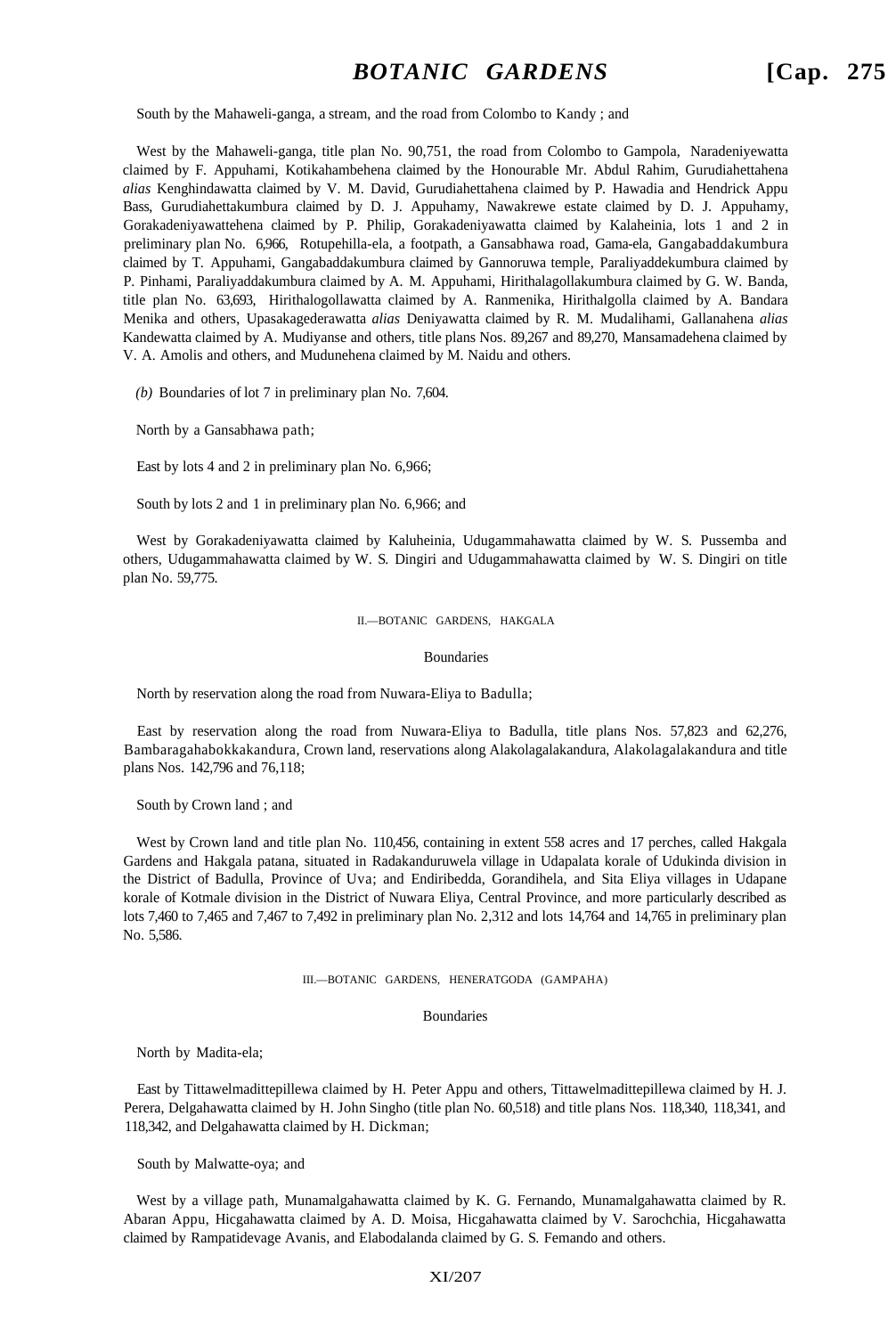# **Cap. 275]** *BOTANIC GARDENS*

### [Section 3 (2).] SECOND SCHEDULE

### REGULATIONS

ROYAL BOTANIC GARDENS, PERADENIYA

1. In these regulations—

" Director " means the Director of Agriculture; and

" Gardens " means the Royal Botanic Gardens, Peradeniya.

2. (1) Subject to the provisions of paragraphs (2) and (3) of this regulation, the Gardens shall be open to the public daily from 7 a.m. to 6 p.m.

(2) The orchid house in the Gardens shall be open to the public daily from 9 a.m. to 5.30 p.m.

(3) The economic museum in the Gardens shall be open to the public daily from 9 a.m. to 12 noon and from 1 p.m. to 5.30 p.m., except on Saturdays and public holidays. On Saturdays and public holidays the museum shall be open from 9 a.m. to 1 p.m.

3. The Director may, if he is satisfied that there are exceptional circumstances rendering the closure of the Gardens necessary, close the Gardens for a period not exceeding three days, after giving at least seven days' notice of the closure in the Gazette.

4. When the Gardens are closed to the public, the curator shall cause notices to that effect in Sinhala, Tamil and English to be displayed at the entrance to the Gardens.

5. (1) Whenever any work of construction, reorganization or repair is commenced in any part of theGardens, the Director,or the curator shall have the power to prohibit the use of such part by the public for such time as may be necessary.

(2) Where the use of any part of the Gardens is prohibited, the curator shall cause notices to that effect in Sinhala, Tamil and English to be displayed conspicuously in such part.

(3) No person shall fail to comply with a notice displayed under paragraph (2) of this regulation.

6. No person other than the Director, the curator or a guide authorized by the Director or the curator, shall conduct visitors round the Gardens.

- 7. No person shall enter or remain in the Gardens when he is under the influence of alcohol.
- 8. Within the Gardens, no person shall—
	- (1) behave in an indecent or disorderly manner or commit any nuisance therein;
	- $(2)$  carry or use firearms or catapults of any description;
	- (3) molest or harass any other person;
	- (4) catch or feed fish in any pond or throw any matter into such pond ;
	- (5) climb any tree or walk on any flower-bed or border;
	- (6) throw stones or sticks at any tree;
	- (7) damage or in any way injure any plant, tree or shrub;
	- (8) damage or in any way deface the seats, labels, buildings or any other property of the Government;
	- (9) catch or kill any bird or destroy any bird's nest;
	- (10) play football, rugger, hockey, cricket, volley ball or any other game prohibited by the curator; or
	- (11) kill any animal or reptile other than snakes, poisonous animals and pests likely to damage or destroy plants.
- 9. No person shall bring into the Gardens any dog or other animal unless such animal is led.

### XI/208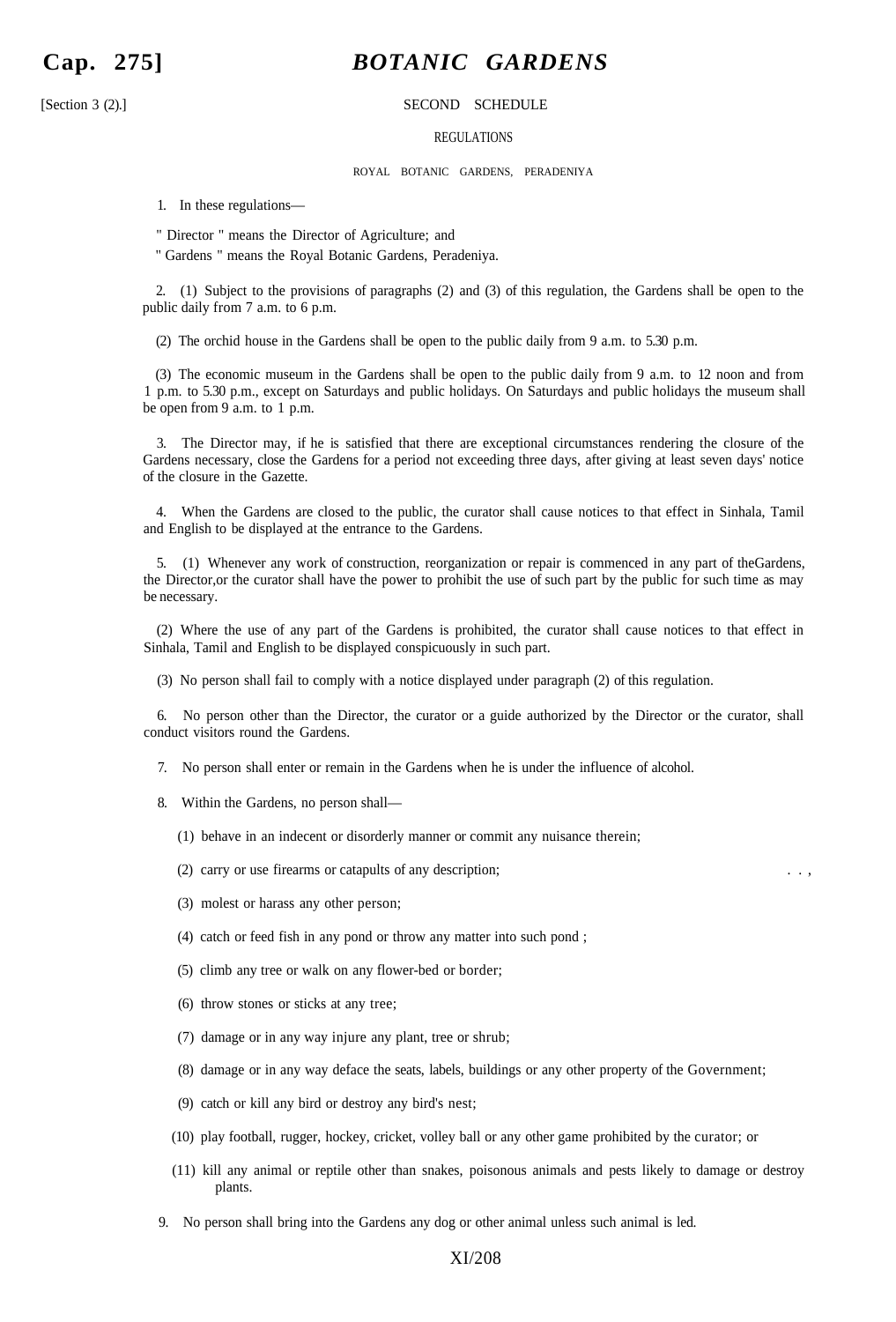10. (1) No person shall, within the Gardens, sell or expose for sale any curio, flower, seed, plant, food or drink.

(2) Where a person employed in the Gardens contravenes the provisions of paragraph (1) of this regulation, he may be dismissed from employment or otherwise punished.

11. No person shall, unless he is employed in the Gardens, pick or gather therein any seed, flower, fruit, or plant.

12. Every vehicle used on any road in the Gardens shall be driven on the left side of such road.

13. No motor vehicle shall be driven in the Gardens at a speed exceeding fifteen miles an hour.

14. No person shall use any motor omnibus, lorry or iron-tyred vehicle in the Gardens unless the use of any such vehicle has been authorized by the curator.

15. Within the Gardens, no person shall—

(1) drive a horse-drawn cab or ride a horse;

(2) leam to drive a motor vehicle or to ride a bicycle;

(3) ride abreast or carry any other person on the pillion of a bicycle;

(4) park any vehicle on any lawn; or

(5) drive any vehicle over any lawn.

BOTANIC GARDENS, HAKGALA

1. In these regulations—

" Director " means the Director of Agriculture; and

" Gardens " means the Botanic Gardens, Hakgala.

2. (1) Subject to the provisions of paragraph (2) of this regulation, the Gardens shall be open to the public daily from 7 a.m. to 6 p.m.

(2) The orchid house in the Gardens shall be open to the public daily from 9 a.m. to 5.30 p.m.

3. The Director may, if he is satisfied that there are exceptional circumstances rendering the closure of the Gardens necessary, close the Gardens for a period not exceeding three days, after giving at least seven days' notice of the closure in the Gazette.

4. When the Gardens are closed to the public, the curator shall cause notices to that effect, in Sinhala, Tamil and English to be displayed at the entrance to the Gardens.

5. (1) Whenever any work of construction, reorganization or repair is commenced in any part of the Gardens, the Director or the curator shall have the power to prohibit the use of such part by the public for such time as may be necessary.

(2) Where the use of any part of the Gardens is prohibited the curator shall cause notices to that effect in Sinhala, Tamil and English to be displayed conspicuously in such part.

(3) No person shall fail to comply with a notice displayed under paragraph (2) of this regulation.

6. No person other than the curator, or a guide authorized by the curator shall conduct visitors round the Gardens.

7. No person shall enter or remain in the Gardens when he is under the influence of alcohol.

8. Within the Gardens, no person shall—

(1) behave in an indecent or disorderly manner or commit any nuisance therein;

(2) carry or use firearms or catapults of any description;

(3) molest or harass any other person;

(4) catch or feed fish in any pond or throw any matter into such pond ;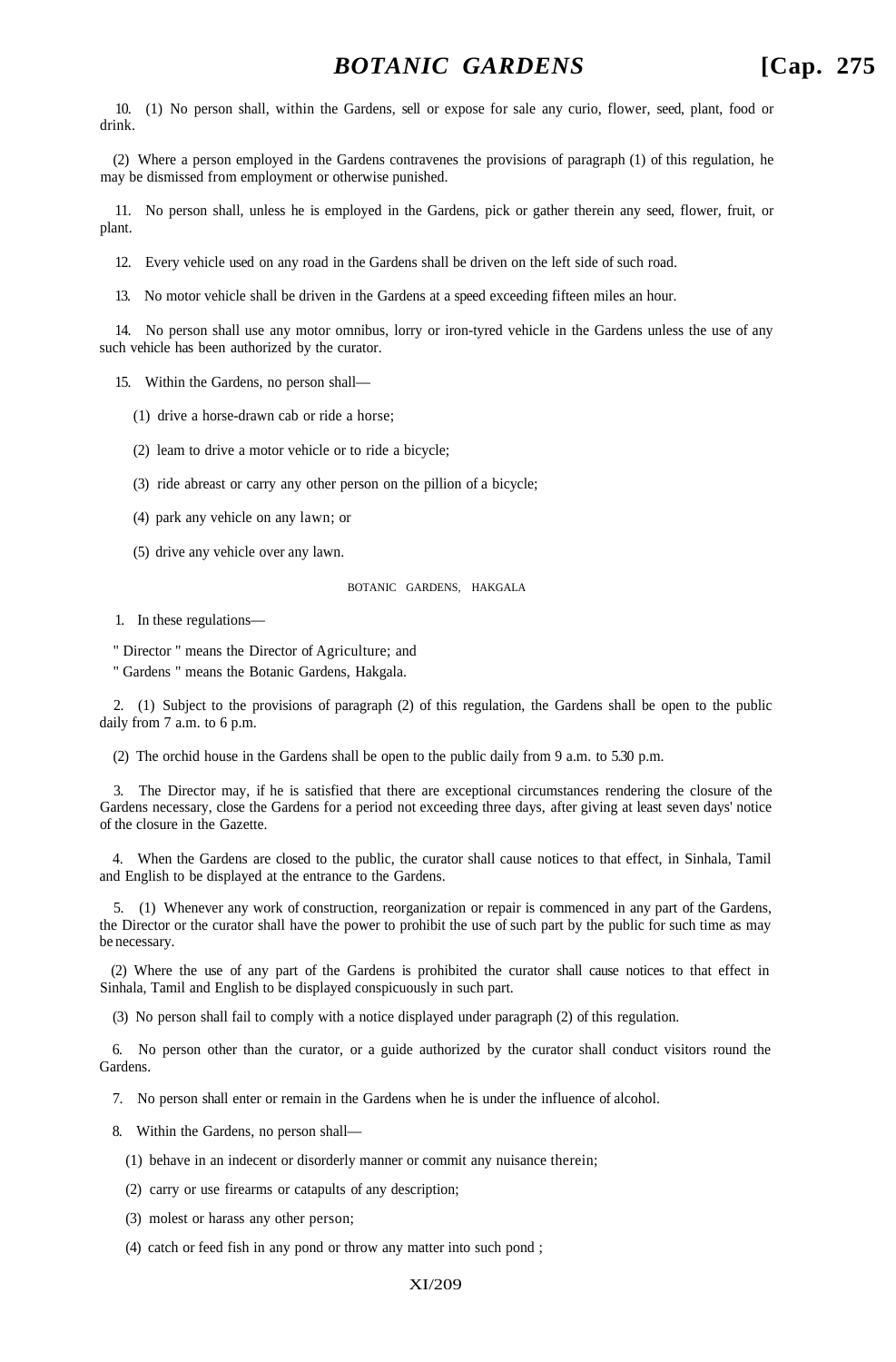# **Cap. 275]** *BOTANIC GARDENS*

- (5) climb any tree or walk on any flower-bed or border;
- (6) throw stones or sticks at any tree;
- (7) damage or in any way injure any plant, tree or shrub;
- (8) damage or in any way deface the seats, labels, buildings or any other property of the Government;
- (9) catch or kill any bird or destroy any bird's nest;
- (10) play football, rugger, hockey, cricket, volley ball or any other game prohibited by the curator; or
- (11) kill any animal or reptile other than snakes, poisonous animals and pests likely to damage or destroy plants.
- 9. No person shall bring into the Gardens any dog or other animal unless such animal is led.

10. (1) No person shall, within the Gardens, sell or expose for sale, any curio, flower, fruit, seed, plant, food or drink.

(2) Where a person employed in the Gardens contravenes the provision of paragraph (1) of this regulation, he may be dismissed from employment or otherwise punished.

11. No person shall, unless he is employed in the Gardens, pick or gather therein any seed, flower, fruit or plant.

- 12. Every vehicle used on any road in the Gardens, shall be driven on the left side of such road.
- 13. No motor vehicle shall be driven in the Gardens at a speed exceeding fifteen miles an hour.

14. No person shall use any motor omnibus, lorry or iron-tyred vehicle in the Gardens unless the use of any such vehicle has been authorized by the curator.

- 15. Within the Gardens, no person shall—
	- (1) drive a horse-drawn cab or ride a horse;
	- (2) learn to drive a motor vehicle or to ride a bicycle ;
	- (3) ride abreast or carry any other person on the pillion of a bicycle;
	- (4) park any vehicle on any lawn, or drive any vehicle over any lawn.

BOTANIC GARDENS, HENERATGODA (GAMPAHA)

- 1. In these regulations—
- " Director " means the Director of Agriculture; and
- " Gardens " means the Botanic Gardens, Heneratgoda (Gampaha).

2. (1) Subject to the provisions of paragraph (2) of this regulation, the Gardens shall be open to the public daily from 7 a.m. to 6 p.m.

(2) The orchid house in the Gardens shall be open to the public daily from 9 a.m. to 5.30 p.m.

3. The Director may, if he is satisfied that there are exceptional circumstances rendering the closure of the Gardens necessary, close the Gardens for a period not exceeding three days, after giving seven days' notice of the closure in the Gazette.

4. When the Gardens are closed to the public, the curator shall cause notices to that effect in Sinhala, Tamil and English to be displayed at the entrance to the Gardens.

5. (1) Whenever any work of construction, reorganization or repair is commenced in any part of the Gardens, the Director or the curator shall have the power to prohibit the use of such part by the public for such time as may be necessary.

(2) Where the use of any part of the Gardens is prohibited, the curator shall cause notices to that effect in Sinhala, Tamil and English to be displayed conspicuously in such part.